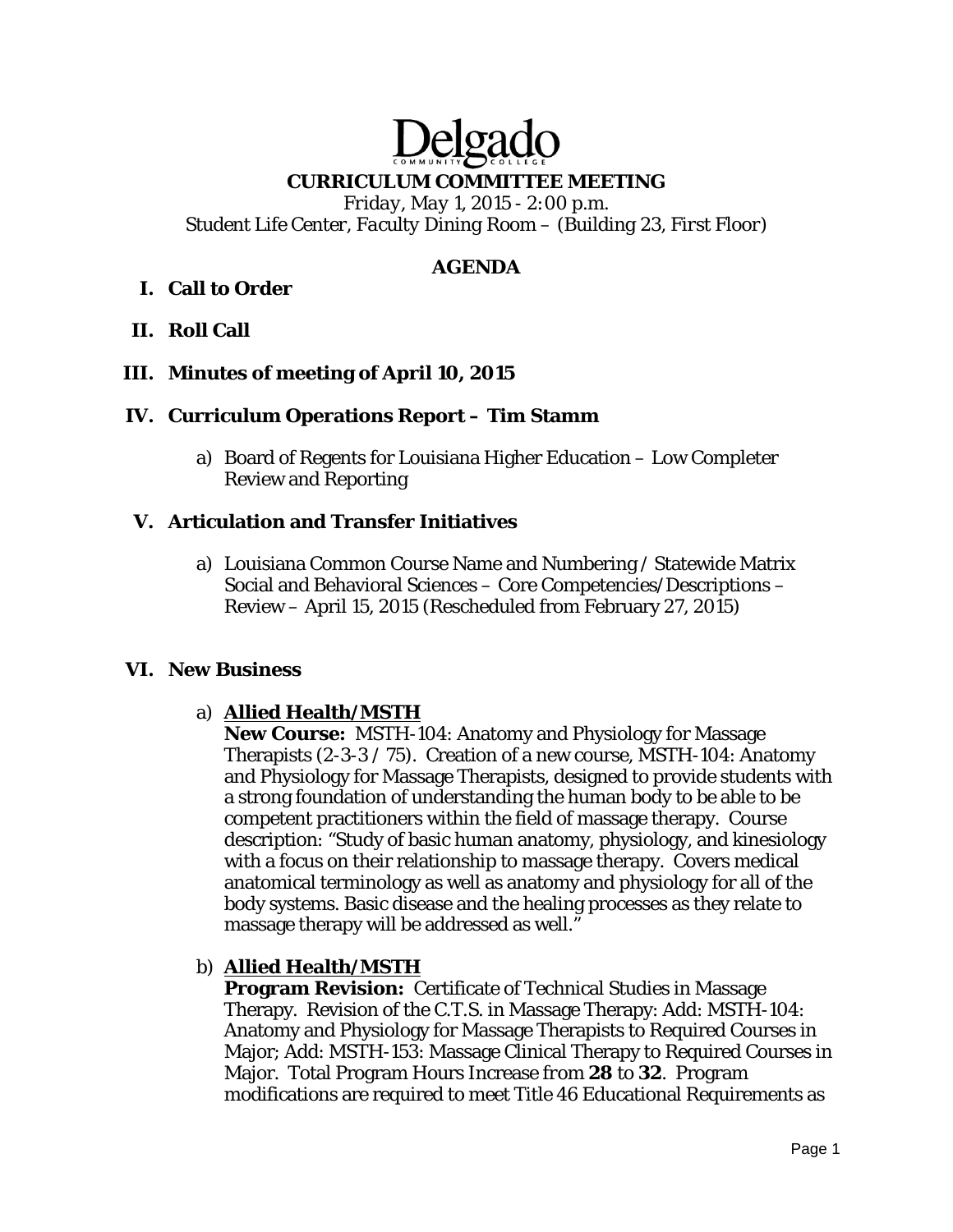precursors for licensure: "*The minimum 500 in-class hours shall consist of 325 hours dedicated to the study of massage therapy techniques and clinical practicum-related modalities, 125 hours dedicated to the study of anatomy and physiology, and 50 hours of discretionary related course work including, but not limited to, hydrotherapy, business practices and professional ethics, health and hygiene, and cardiopulmonary resuscitation (CPR) and first aid."*

# c) **Allied Health/PHAR**

**Change of Course Lecture-Credit and/Contact Hours:** PHAR-139: Information Technology for the Pharmacy Technician. Change the Lecture-Credit and/Contact Hours of PHAR-139: Information Technology for the Pharmacy Technician *from* 1-0-1 / 15 *to* 2-0-2 / 30.

# d) **Allied Health/PHAR**

**Change of Course Title:** PHAR-139: Information Technology for the Pharmacy Technician. Change the title of PHAR-139: Information Technology for the Pharmacy Technician *from* PHAR-139: Information Technology for the Pharmacy Technician *to* PHAR-139: Pharmacy Informatics. The revised title reflects current industry terminology.

# e) **Allied Health/PHAR**

**Change of Course Description:** PHAR-139: Pharmacy Informatics. Change the description of PHAR-139: Pharmacy Informatics to state: "Data, information, knowledge, and technology involved with the medication use process." The revised description more accurately reflects the expected student learning outcomes for the course. Current description: "Overview of computer based Drug Information System and the role of pharmacy automation, pharmacy software, data entry, and bar coding."

# f) **Allied Health/PHAR**

**Concept Proposal of a New Instructional Program:** Associate of Applied Science in Pharmacy Technician. Expansion of the current Certificate of Technical Studies (C.T.S.) in Pharmacy Technician to the Associate of Applied Science degree level to address workforce needs and contemporary scope of practice.

# g) **Allied Health/SURG**

**Concept Proposal of a New Instructional Program:** Associate of Applied Science in Surgical Technology. Replacement of the existing Certificate of Technical Studies (C.T.S.) in Surgical Technology. The proposed A.A.S. program is designed to address contemporary workforce expectations of the Surgical Technologist.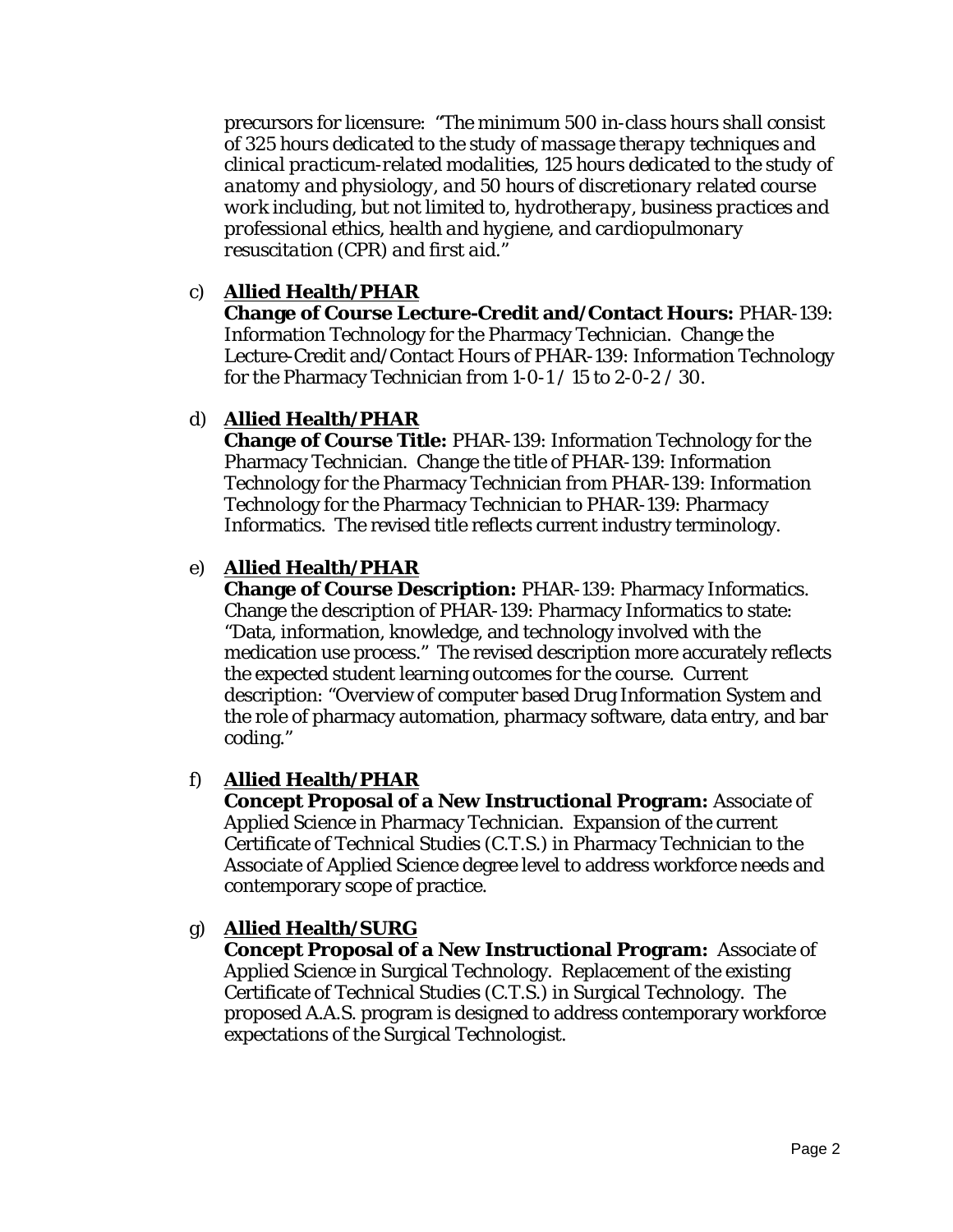# h) **Technical Division/WLDG**

**Concept Proposal of a New Instructional Program:** Technical Competency Area (T.C.A.) in FCAW & GMAW. The proposed Technical Competency Area will be an exit point in an existing Certificate of Technical Studies (C.T.S.) in Welding: Flux Cored Arc Welding and Gas Metal Arc Welding (FCAW and GMAW)

# i) **Nursing/Practical Nursing**

**New Course:** PRNU-110: Medical Surgical Nursing I (11-20-16 / 465). Creation of a new course, PRNU-110: Medical Surgical Nursing I. The goal of this course is to provide the practical nursing student with opportunities to develop basic knowledge and psychomotor skills necessary for caring for adult and geriatric patients with acute and chronic commonly occurring health problems. Course description: "The nursing process with concurrent theory and clinical/lab experience. Application of the nursing process to the care of the medical-surgical patient in a variety of health care settings, including the care of the geriatric adult."

# j) **Nursing/Practical Nursing**

**Course Deletion:** PRNU-106: Medical-Surgical Nursing I. Delete the course, PRNU-106: Medical-Surgical Nursing I as it no longer meets instructional needs of the Practical Nursing Program.

# k) **Nursing/Practical Nursing**

**Course Deletion:** PRNU-108: Medical-Surgical Nursing II. Delete the course, PRNU-108: Medical-Surgical Nursing II as it no longer meets instructional needs of the Practical Nursing Program.

# l) **Nursing/Practical Nursing**

**Change of Course Title:** PRNU-124: Medical-Surgical Nursing III. Change the title of PRNU-124: Medical-Surgical Nursing III *from* PRNU-124: Medical-Surgical Nursing III *to* PRNU-124: Medical-Surgical Nursing II.

# m) **Nursing/Practical Nursing**

**Program Revision:** Technical Diploma in Nursing. Delete: PRNU-106: Medical-Surgical Nursing I and PRNU-108: Medical-Surgical Nursing II from Courses Required in Major; Add: PRNU-110: Medical-Surgical Nursing I to Courses Required in Major. Total Program Hours remain the same.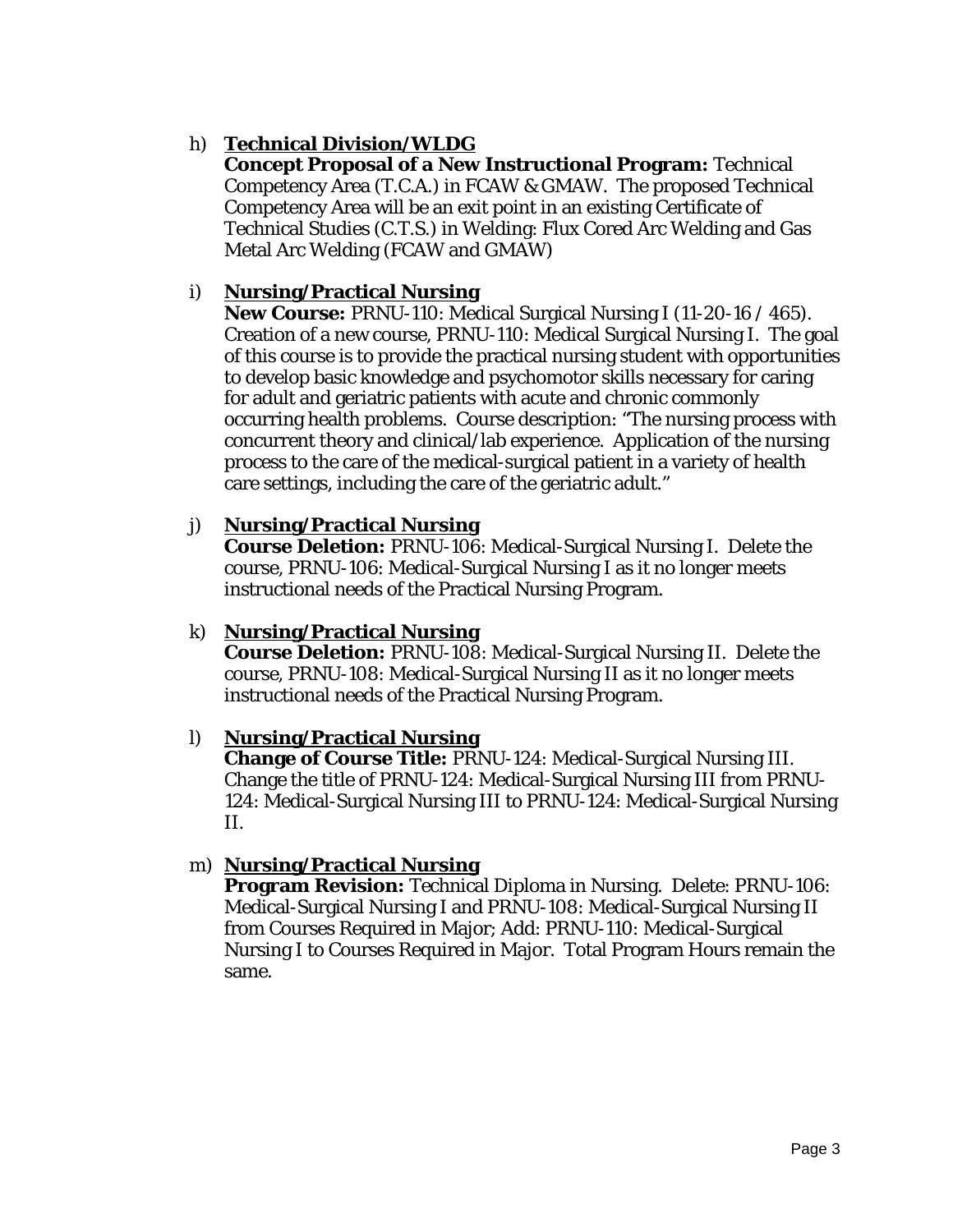# **VII. Consent Agenda**

#### a) **Technical Division/WLDG**

**Course Revision:** WLDG-201: Basic FCAW and GMAW. Revision of the course, WLDG-201: Basic FCAW and GMAW to include pulsed metal inert gas (MIG) welding learning outcomes. Addition of course competencies are in response to advisory board input and reflect an identified industry need.

# b) **Science & Mathematics/PHYS**

**Change of Course Title:** PHYS-101: Elementary Physics. Change the title of PHYS-101: Elementary Physics *from* PHYS-101: Elementary Physics *to* PHYS-101: Introduction to Concepts in Physics to comply with Louisiana Common Course Names/Descriptions. (Common Course: CPHY 1013)

# c) **Science & Mathematics/PHYS**

**Change of Course Description:** PHYS-101: Introduction to Concepts in Physics. Change the description of PHYS-101: Introduction to Concepts in Physics to state: "Survey of Concepts in Physics, for non-science majors."

# d) **Science & Mathematics/PHYS**

**Change of Course Title:** PHYS-107: Elementary Physics Laboratory. Change the name of PHYS-107: Elementary Physics Laboratory *from*  PHYS-107: Elementary Physics Laboratory *to* PHYS-107: Introduction to Concepts in Physics Lab to align with PHYS-101.

# e) **Communication/ENGL**

**Change of Course Title:** ENGL-205: Introduction to Short Story and Novel. Change the title of ENGL-205: Introduction to Short Story and Novel *from* ENGL-205: Introduction to Short Story and Novel *to* ENGL-205: Introduction to Fiction to comply with Louisiana Common Course Names/Descriptions (Common Course: CENL 2303).

# f) **Communication/ENGL**

**Change of Course Description:** ENGL-205: Introduction to Fiction. Change the description of ENGL-205: Introduction to Fiction to state: "Introduction to fiction; includes critical analysis and writing about fiction."

# g) **Communication/ENGL**

**Change of Course Description:** ENGL-251: Creative Writing (Various Genres) to state: "Writing for workshop criticism, practice in theory and techniques appropriate to the genre. (May include fiction, drama, screen